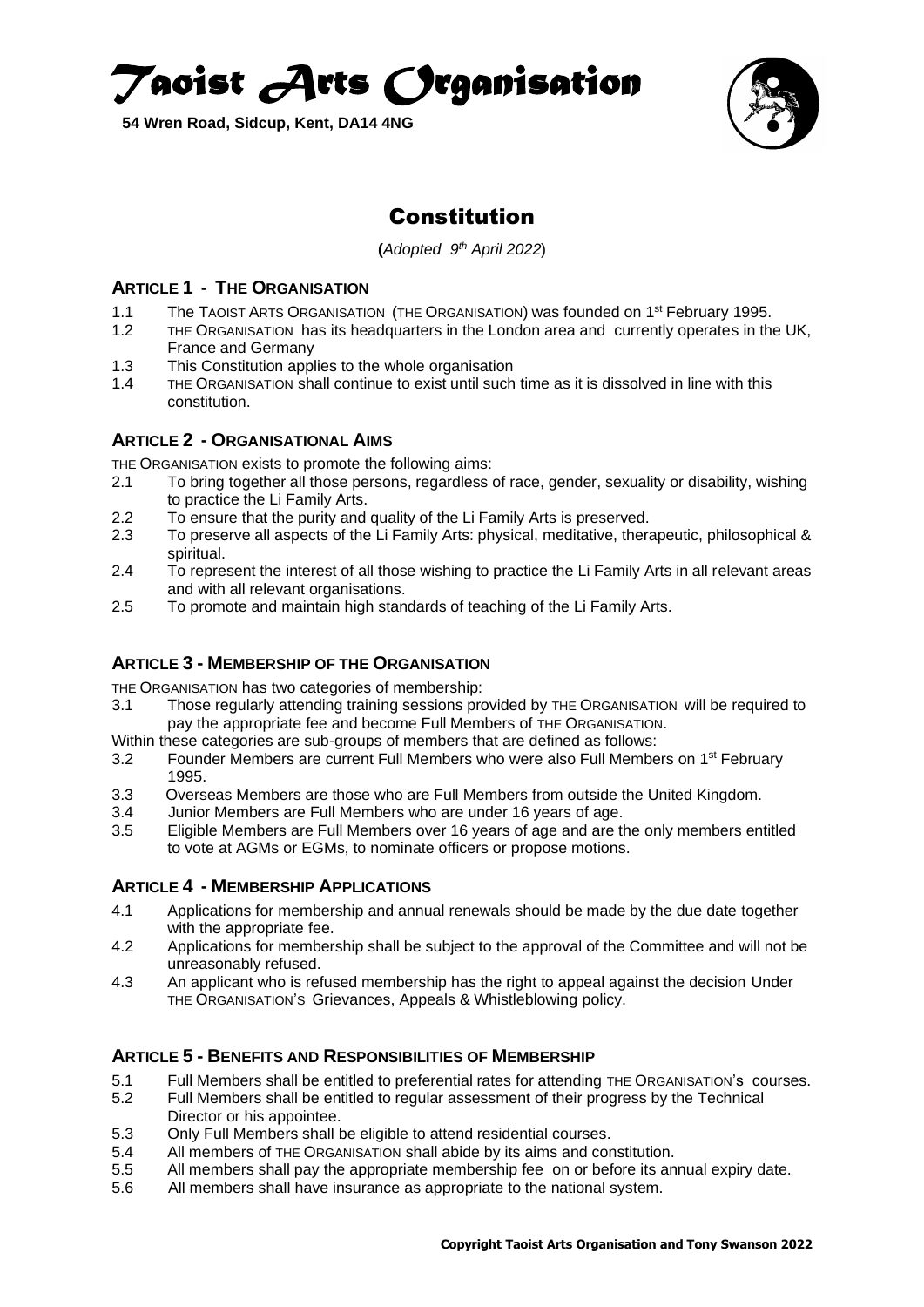## **Taoist Arts Creamisation Constitution Constitution**

## **ARTICLE 6 - LOSS OF MEMBERSHIP**

- 6.1 Membership may be suspended or revoked at any time by the Technical Director or a simple majority of the Committee on the grounds that a member has:
	- a) acted in a manner contrary to the provisions of this Constitution; or
	- b) acted in a manner contrary to recognised safe training practices, or
	- c) acted in a manner likely to bring THE ORGANISATION into disrepute, or
	- d) committed an act of gross misconduct.
- 6.2 Anyone whose membership has been revoked may appeal against the decision using THE ORGANISATION's Grievances, Appeals & Whistleblowing document.

## **ARTICLE 7 - THE COMMITTEE**

- 7.1 THE ORGANISATION shall be administered in accordance with this constitution by a committee (the Committee).
- 7.2 The Committee shall consist of 9 members, 3 representatives each from the UK, France and Germany. The 9 members will include a Chairperson, 2 Vice-Chairpersons, Treasurer and Secretary and 4 other members. The named positions of Treasurer and Secretary are not overriding positions of the whole international ORGANISATION.
- 7.3 Each of the national organisations within THE ORGANISATION shall be entitled to elect three officers as their representative on the Committee. That election may be organised by the national organisation and need not take place at the AGM. The three officers from each country should include the country secretary and treasurer along with one other.
- 7.4 Only Full Members of THE ORGANISATION shall be eligible to serve on the Committee. They shall be proposed and seconded on nomination, and then elected by TAO members.
- 7.5 All officers shall be elected.<br>7.6 There will be sub-committe
- There will be sub-committees and co-opted members with roles to be defined by the Chairperson.
- 7.7 The Committee may co-opt additional Full Members of THE ORGANISATION to become non-voting members of the Committee to assist in the performance of itsduties.

## **ARTICLE 8 - APPOINTMENT AND DISMISSAL OF COMMITTEE MEMBERS**

- 8.1 Tony Swanson is and shall remain the Technical Director until he chooses to appoint his successor. In the event that he fails to make such an appointment and is unable to do so, his successor will be appointed by a majority of those with at least 1<sup>st</sup> Tengchi grade who are Full Members of THE ORGANISATION at the time.
- 8.2 All other officers shall be elected at an Annual or Extraordinary General Meeting. Any member eligible under Article 3 to serve on the Committee, may stand provided they are nominated by at least 2 Eligible Members. Election to these posts shall be by a simple majority of Eligible Members present at the relevant meeting.
- 8.3 No officer shall serve for more than three years without seeking re-election. The whole committee cannot stand for re-election at the same time.
- 8.4 Committee posts will be decided at the first committee meeting after elections have taken place and will be agreed by the members present.
- 8.5 In the event that a two-thirds majority of committee members decide that an officer has not performed their duties satisfactorily or has ceased to comply with Article 7, that officer may be suspended or terminated with immediate effect. If the officer is suspended they may request an EGM to be held as soon as practicable to allow members to consider a vote of no confidence in the suspended officer.
- 8.6 In the event that a simple majority of committee members decide that a co-opted member has not performed their duties satisfactorily they should terminate the co-option. Should the member wish to complain about that decision s/he should use the grievance procedure.

## **ARTICLE 9 - POWERS AND RESPONSIBILITIES OF THE TECHNICAL DIRECTOR**

Subject to a discretion to delegate as he thinks fit to suitably qualified members of THE ORGANISATION the Technical Director has sole responsibility for: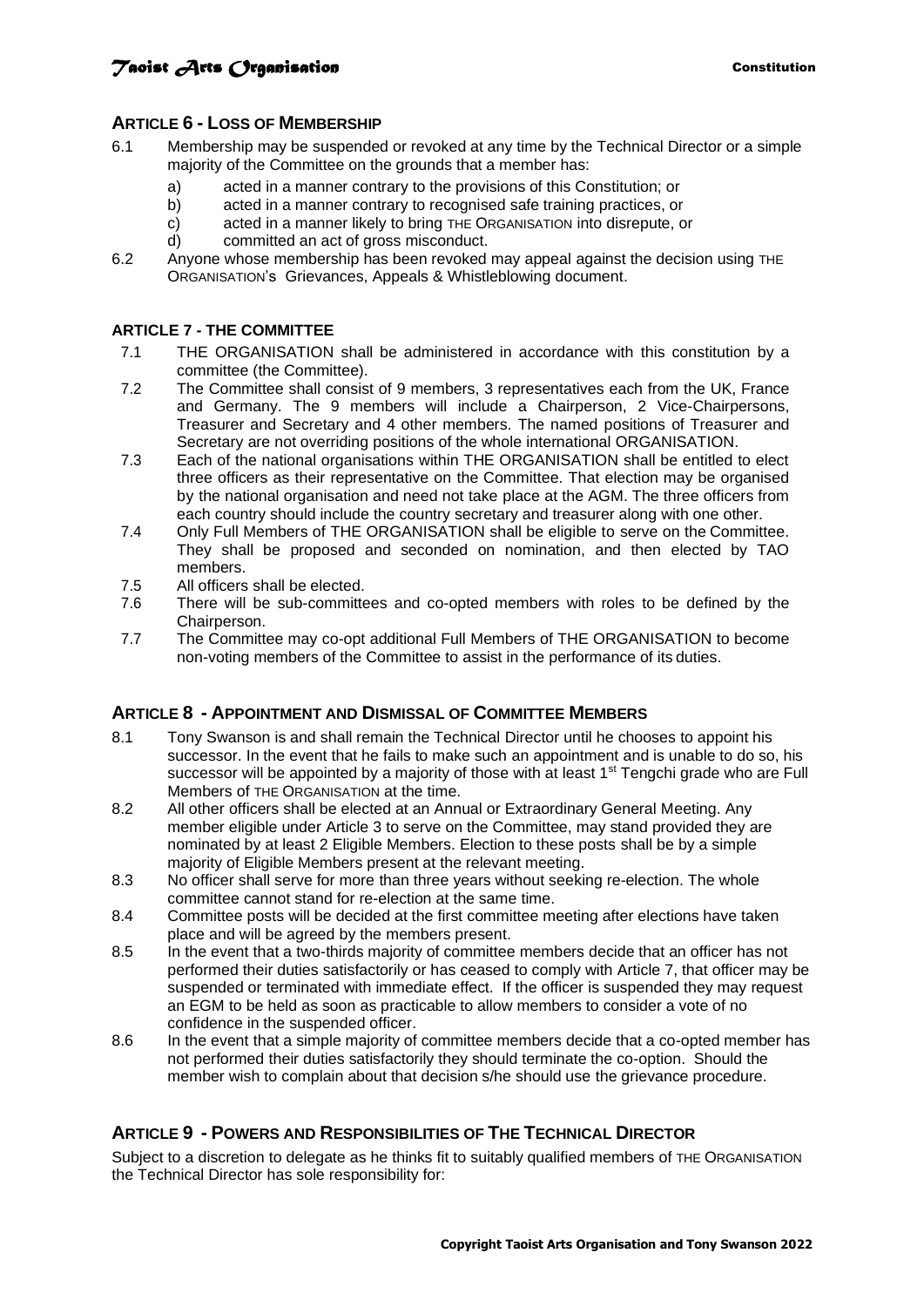# **Taoist Arts Creamisation Constitution Constitution**

- i. The assessment and grading of members
- ii. The authorisation of Instructors and Senior Instructors
- iii. The appointment of members of the Technical Team and Assessors
- iv. Provision of continuing training for Instructors and Senior Instructors
- v. Creating and keeping up to date THE ORGANISATION'S Coaching Manual and Instructors Administration Pack
- vi. Ensuring that information on current best practice in martial arts training is available to all instructors
- vii. Deciding, with reference to the Coaching Manual, any questions relating to ethical technical or teaching aspects of the Li Family Arts

## **ARTICLE 10 - INSTRUCTORS**

Instructors:

- i. Are eligible Members who have attained the level as agreed with the Technical Director.
- ii. Have received the Technical Director's authorisation to teach.
- iii. Must only teach a class in which they have received that authorisation.
- iv. Must abide by the rules and guidelines set out in the Instructor's pack.

#### **ARTICLE 11 - POWERS AND RESPONSIBILITIES OF THE COMMITTEE**

- 11.1 A Committee meeting requires a quorum of five members of whom one should be the Chair and one the Treasurer or Secretary.
- 11.2 Except in extreme circumstances there shall be no less than four Committee meetings each year.
- 11.3 The Committee shall take decisions based on a simple majority of members present except at EGMs where a two-thirds majority decision is required.
- 11.4 The Committee shall have responsibility to manage all aspects of the administration of THE ORGANISATION other than those defined under Article 9.
- 11.5 At every meeting minutes of the previous meeting shall be presented in writing and must be agreed and seconded by members who were present at the previous meeting.
- 11.6 Any full member may inspect the minutes.
- 11.7 All THE ORGANISATION's income shall be used or invested by the Committee for the administration of THE ORGANISATION and the furtherance of its aims.
- 11.8 Upon the dissolution of THE ORGANISATION the Committee shall make appropriate arrangements for the use of any surplus funds remaining after the discharge of THE ORGANISATION's debts

## **ARTICLE 12 - ANNUAL GENERAL MEETING**

- 12.1 Except in extreme circumstances the Annual General Meeting shall be held within six months of the end of THE ORGANISATION's financial year.
- 12.2 Notice of the time and place of the meeting together with the proposed agenda shall be published to members on THE ORGANISATION's website at least twenty eight days in advance.
- 12.3 The business to be conducted at the AGM shall include the publication of accounts, the election of committee members, any changes to the constitution and votes of no confidence in officers.
- 12.4 Votes of no confidence, if not arising from a decision by the committee to suspend, must be proposed by at least two Eligible Members with two weeks' notice to the officer in question who shall be given an opportunity during the meeting to reply to the case against them. Such votes can only be passed by a two-thirds majority of Eligible Members present at the relevant meeting. If passed the officer must resign from the Committee and has no further appeal but may invoke the grievance procedure if s/he wishes.
- 12.5 Otherwise decisions shall be made by a simple majority of Eligible Members present.

## **ARTICLE 13 - EXTRAORDINARY GENERAL MEETING**

- 13.1 An Extraordinary General Meeting (EGM) may be called at any time by a two-thirds majority of the Committee or by a written request to the Committee from ten Eligible Members.
- 13.2 The notice requirements for an EGM are those prescribed under article 12.2.